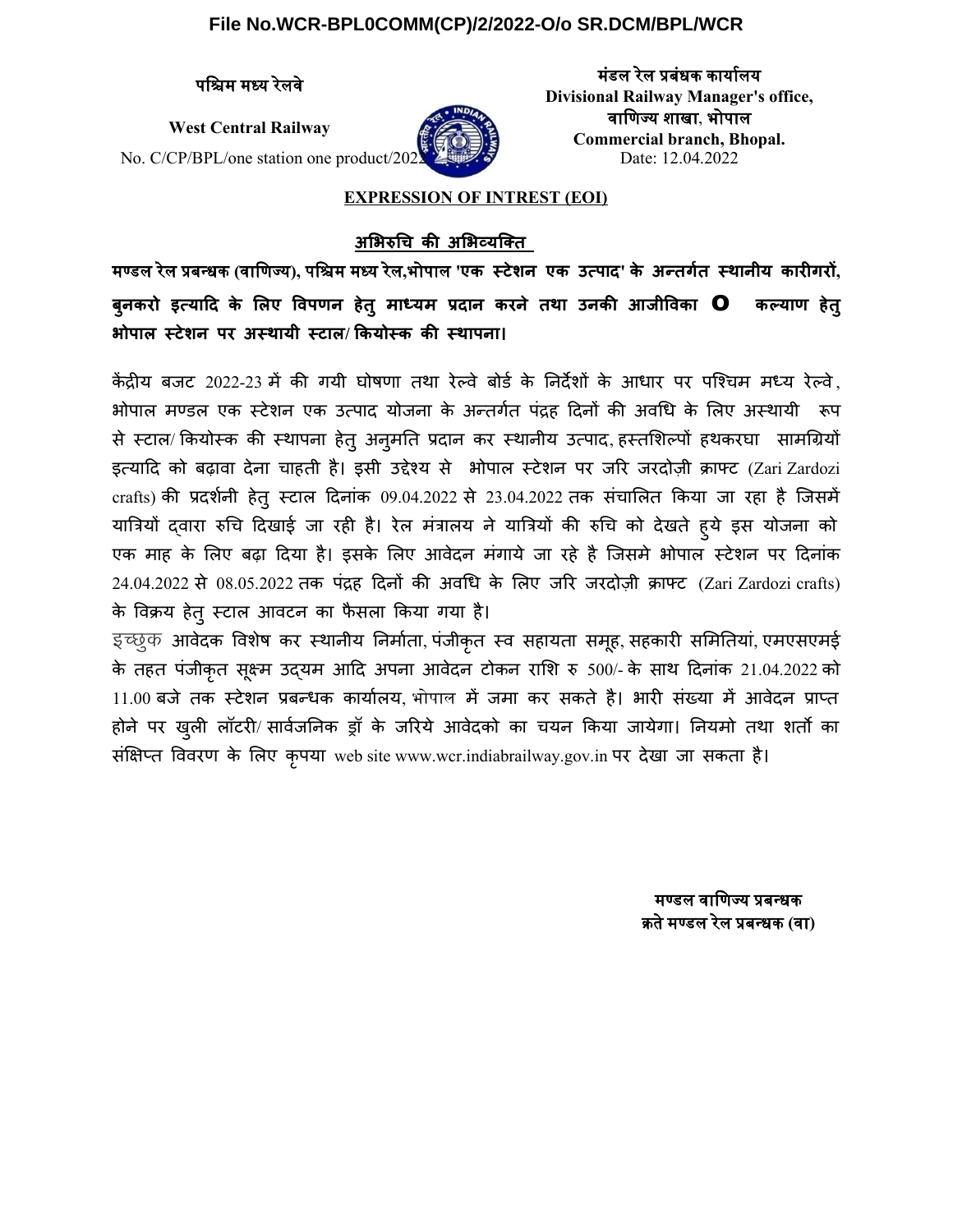# **File No.WCR-BPL0COMM(CP)/2/2022-O/o SR.DCM/BPL/WCR**

## **Notification**

**Installation of Temporary stalls/Kiosks at Bhopal station to provide marketing channel and enhanced livelihood and welfare of local artisans, potters, weavers/handloom weavers, tribals etc. under 'One Station One Product' Pilot Project.**

## **No. No. C/CP/BPL/one station one product/2022 Date : 12.04.2022**

On the basis of Union Budget announcement 2022-23 and Railway Board's directives, Bhopal station, West Central Railway Bhopal Division has been identified to permit for setting up of kiosks/stall for the sale of Zari Zardozi crafts on pilot project basis for 15 days period on temporary measure for a spell of fifteen days w.e.f. 24.04.2022 to 08.05.2022 under the scheme for 'one station one product'. Intending applicants (preferably local manufacturer) may contact office of Sr. Divisional Commercial Manager, Bhopal regarding the modalities of scheme and submit their applications to Station Manager office, Bhopal by 11:00 hrs of 21.04.2022. The applications will be processed in the office of Station Manager office, Bhopal on same day for further processing of allotment as per extant rules. Applicants will be selected through open lottery/public draw in case of large number of applications received. For brief details of terms and conditions, kindly visit at the website www.wcr.indianrailways.gov.in.

| Nominated      | Token fee per | Executing authority Last date for Date of opening |                 |                |
|----------------|---------------|---------------------------------------------------|-----------------|----------------|
| station        | stall         | and person to be                                  | submission of   | of application |
|                |               | contacted                                         | application     |                |
| <b>Bhopal</b>  | $500/-$       | Divisional<br>Sr.                                 | $11:00$ hrs. Of | $12:00$ hrs of |
| <b>Station</b> |               | Commercial                                        | 21.04.2022      | 21.04.2022     |
|                |               | Manager, Bhopal                                   |                 |                |
|                |               | Contact to: Station                               |                 |                |
|                |               | Manager, Bhopal,                                  |                 |                |
|                |               | mb no 9752416930                                  |                 |                |
|                |               | Divisional                                        |                 |                |
|                |               | Commercial                                        |                 |                |
|                |               | Manager/ Bhopal,                                  |                 |                |
|                |               | Mb 9752416952                                     |                 |                |
|                |               | Chief Commercial                                  |                 |                |
|                |               | Inspector,                                        |                 |                |
|                |               | No<br>Phone                                       |                 |                |
|                |               | 9752416997                                        |                 |                |

Divisional Commercial Manager WCR, Bhopal